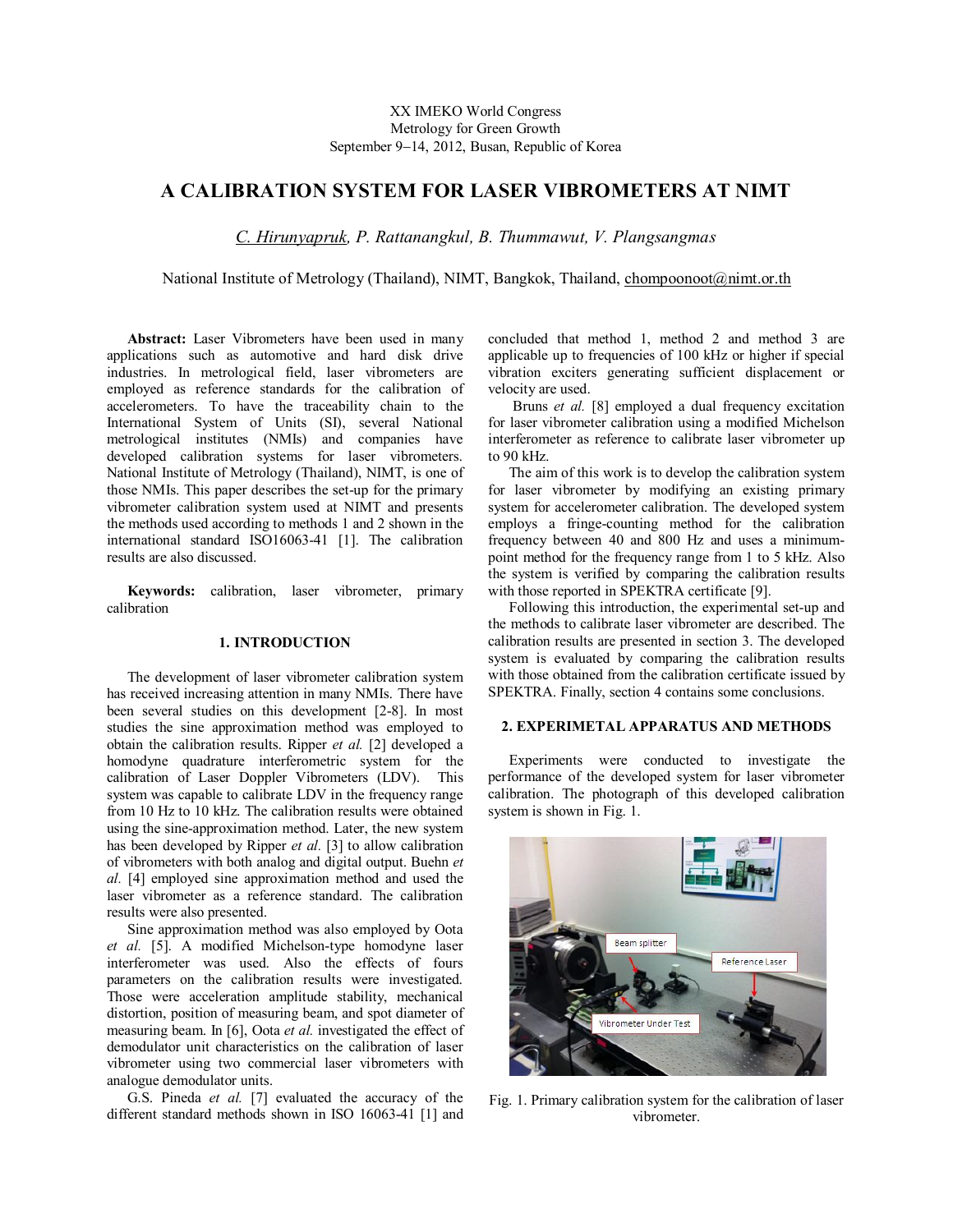#### **FRINGE-COUNTING METHOD**

The experimental set-up for the fringe-counting method is shown in Fig. 2. In the experiments, a reflecting mirror was connected to the top of a B&K exciter head model 4811. A B&K sine generator model 1051 generated an input signal to drive a B&K exciter model 4805 through a B&K power amplifier model 2707. Michelson Interferometer, consisting of a beamsplitter, a reference mirror, a photodetector and a Helium-Neon laser with wavelength of 632.8 nm, was used to measure reference displacement amplitude. The laser spot was pointed to the middle of the reflecting mirror through a beamsplitter 2. The photodetector output was amplified by a B&K measuring amplifier model 2636. The amplifier output was sent to oscilloscope to be monitored during the laser beam adjustment procedure.

For fringe counting method, the output from the amplifier model 2636 was compared in frequency with the excitation frequency from the sine generator by using an Agilent universal counter model 53131A. The displacement amplitude,  $\hat{s}$ , and the acceleration amplitude,  $\hat{a}$ , generated by reference standard can be calculated by using equations  $(1)$  and  $(2)$  respectively [1].

$$
\hat{s} = \frac{\lambda}{8} R_f \tag{1}
$$

$$
\hat{a} = (2\pi f)^2 \hat{s} \tag{2}
$$

where  $\lambda$  is the wavelength which is 632.8 nm. Here  $R_f$  is the ratio of the fringe frequency  $(f_f)$ come from the photodiode signal to the vibration frequency  $(f)$  generated by the sine generator.

A Polytec laser vibrometer model CLV-1000 with a decoder model CLV-M050 was used as a device under test (DUT). As same as the beam generated by the reference homodyne laser, the laser spot from the DUT was pointed to the reference mirror through the beamsplitter 2 as shown in Figs 2. Both laser beams, which were generated from DUT and reference laser, were pointed to the same position on the mirror. The measured analogue voltage from the DUT was sent to an Agilent digital multimeter model 3458A and the oscilloscope. The output from the digital multimeter was sent to PC for analysis. The acceleration generated by DUT can be determined from

$$
\hat{a}_D = (2\pi f)V_D R_D \tag{3}
$$

where  $V_D$  and  $R_D$  are the analogue voltage output from the DUT given in V and the measurement range in  $\frac{mm}{\epsilon}$ /V respectively. The DUT used here has three measurement ranges, which are  $2 \frac{mm}{s} / V$ ,  $10 \frac{mm}{s} / V$  and  $50 \frac{mm}{s} / V$ . The experiments shown in this paper were conducted for all three ranges.

#### **MINIMUM POINT METHOD**

The set-up for the minimum point method is shown in Fig. 3. This set-up is similar to that for the fringe-counting method. But for the minimum point method, the output from

the measuring amplifier was analyzed to find the minimum points during Bessel measurements using a B&K signal analyzer model 2035. As the helium neon laser with  $\lambda = 632.8$  nm was used, the reference displacement amplitudes for the minimum points were selected from Table 9 in [1] and the reference acceleration was calculated using equation (2). Also the acceleration of the DUT was determined from equation (3).

## **3. CALIBRATION RESULTS**

In this section, the calibration results using system shown in Fig. 1 are presented. In order to verify this developed system, the resulted are compared with those obtained from the certificate issued by SPEKTRA.

The calibration method specified in SPEKTRA certificate is the primary calibration method according to ISO 16063-11. The SPEKTRA calibration was performed using a SPEKTRA vibration exciter model SE-09, an APS vibration exciter model 113AB, a Polytec standard laser vibrometer model CLV1000 and a SPEKTRA calibration system model CS18 HF-DKD. Both standard laser vibrometer and vibrometer under test measured velocity at the same point on the shaker surface. The calibration was done by comparing the acceleration of the vibrometer under test with that of the standard vibrometer [9].



Fig. 2. Experimental set-up for laser vibrometer calibration using fringe-counting method.



Fig. 3. Experimental set-up for laser vibrometer calibration using minimum point method.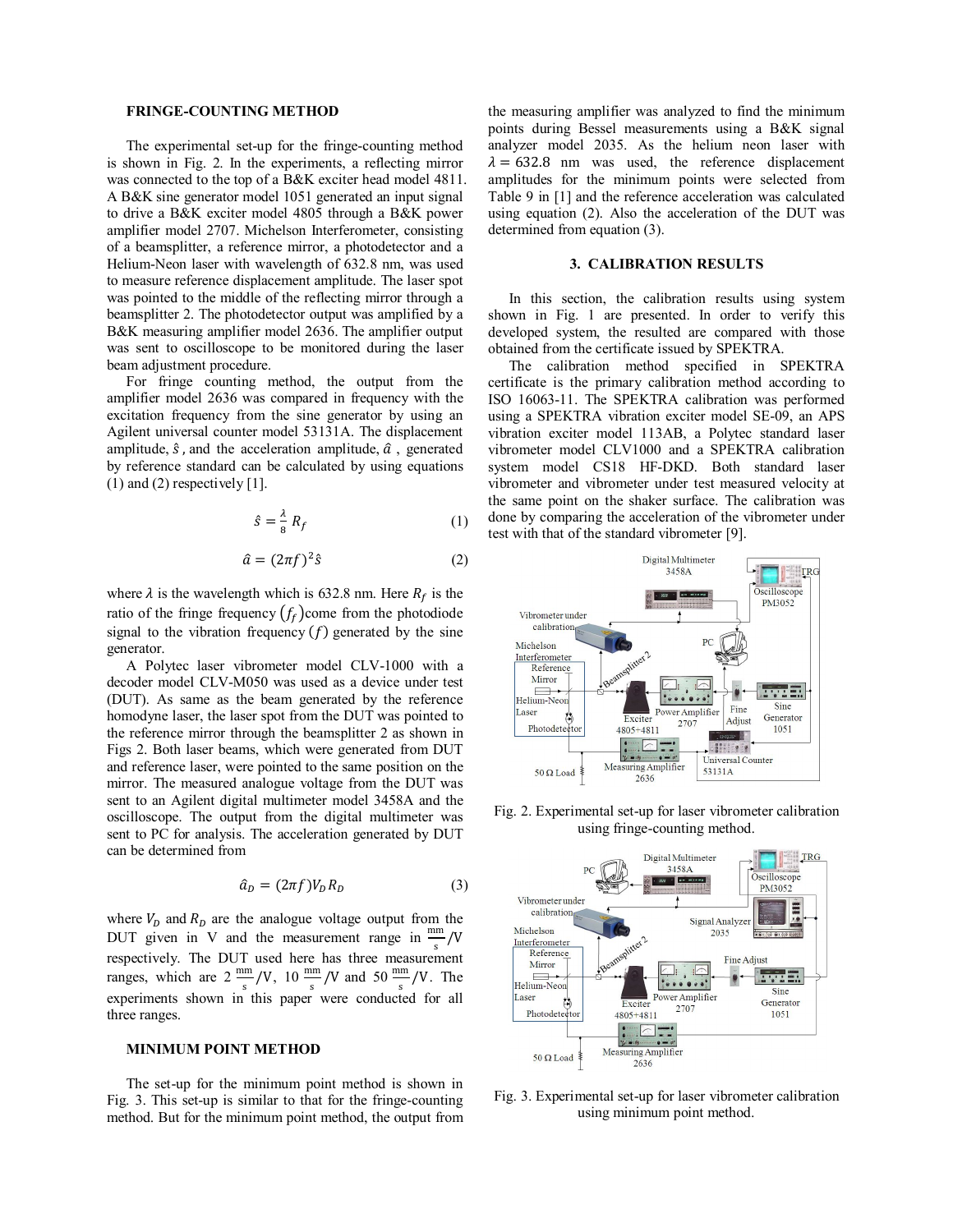

Fig. 4. Deviations of acceleration amplitudes from the reference standard for the range of  $2 \frac{\text{mm}}{s} / V$ : -• measured by NIMT and **■** obtained from SPEKTRA certificate.



Fig. 5. Deviations of acceleration amplitude from the reference standard for the range of 10  $\frac{\text{min}}{\text{s}}$  /V: -• measured by NIMT and  $\rightarrow$  obtained from SPEKTRA certificate.



Fig. 6. Deviations of acceleration amplitudes from the reference standard for the range of 50  $\frac{\text{min}}{\text{s}}$  /V: - $\bullet$ - measured by NIMT and **■** obtained from SPEKTRA certificate.



Fig. 7. Difference between acceleration deviation measured by NIMT and that obtained from SPEKTRA certificate for the range of  $2 \frac{\text{mm}}{\text{s}} / V$ .



Fig. 8. Difference between acceleration deviation measured by NIMT and that obtained from SPEKTRA certificate for the range of 10  $\frac{\text{mm}}{\text{s}}$ /V.



Fig. 9. Difference between acceleration deviation measured by NIMT and that obtained from SPEKTRA certificate for the range of 50  $\frac{\text{mm}}{\text{s}}$ /V.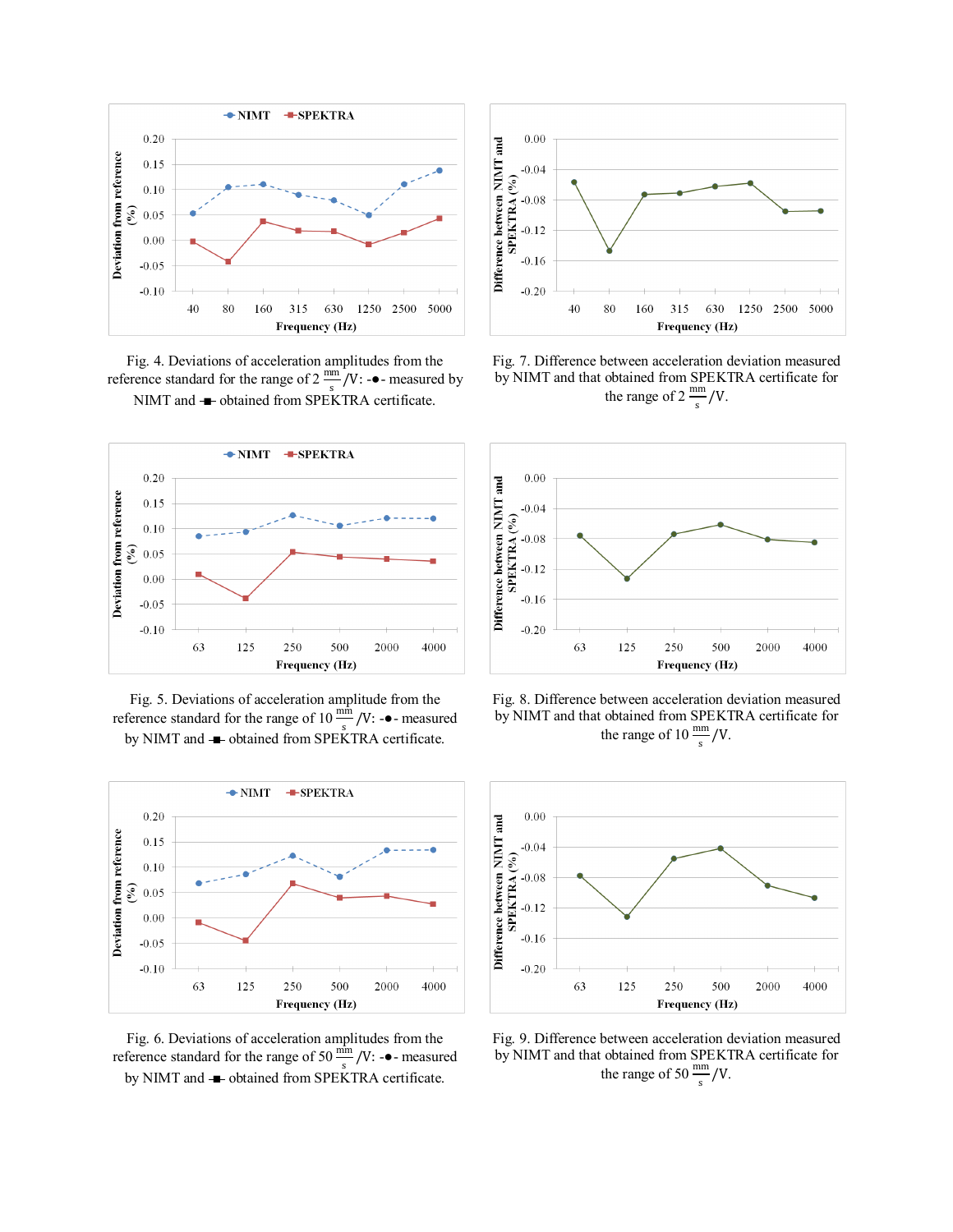

Fig. 10. EN Ratio between the results obtained from NIMT and SPEKTRA certificate for the measurement range of  $2\frac{\text{mm}}{\text{s}}$ /V.



Fig. 11. EN Ratio between the results obtained from NIMT and SPEKTRA certificate for the measurement range of  $10 \frac{\text{mm}}{\text{s}}$ /V.



Fig. 12. EN Ratio between the results obtained from NIMT and SPEKTRA certificate for the measurement range of  $50 \frac{\text{mm}}{\text{s}}$ /V.

Figs. 4, 5 and 6 present the comparison results between NIMT and SPEKTRA certificate for the measurement ranges  $2 \frac{\text{mm}}{\text{s}}/V$ ,  $10 \frac{\text{mm}}{\text{s}}/V$  and  $50 \frac{\text{mm}}{\text{s}}/V$  respectively. The vertical values shown in those figures are the deviation of acceleration amplitudes measured by reference laser and laser under test. This deviation is given in % and calculated from

$$
100\left(\frac{a_D - a}{a}\right). \tag{4}
$$

In Figs. 4-6, (-●-) represents the deviation of acceleration amplitudes measured by NIMT, while  $(-\blacksquare)$ shows the deviation obtained from SPEKTRA certificate. The results obtained by NIMT were calculated as the arithmetic mean of three repeated calibrations performed on different days. It can be seen that the deviations of acceleration amplitudes obtained by NIMT are higher than those reported by SPEKTRA. This occurs for the whole frequency ranges and for all three measurement ranges.

Figs. 7-8 show the difference between acceleration deviation measured by NIMT and that obtained from SPEKTRA certificate. This difference is determined from

$$
D_S - D_N \tag{5}
$$

where  $D_N$  and  $D_S$  are the deviation of acceleration amplitudes measured by NIMT and SPEKTRA respectively.

It can be seen from Fig. 7 that the maximum difference between NIMT results and SPEKTRA results for the measurement range of  $2 \frac{\text{mm}}{\text{s}}$ /V occurs at frequency 80 Hz. However, it is found in Figs. 8-9 that the highest deviations for the frequency range of 10  $\frac{\text{mm}}{\text{s}}$  /V and 50  $\frac{\text{mm}}{\text{s}}$  /V present at 125 Hz. These maximum deviations are  $-0.15\%$ ,  $-0.13\%$  and -0.13% for the measurement range of  $2 \frac{mm}{m}$  $\frac{10}{s}$  /V, 10  $\frac{mm}{s}$  /V, and  $50 \frac{\text{mm}}{\text{s}}$  /V respectively.

In order to illustrate the agreement between the calibration results from NIMT and SPEKTRA, EN ratio was calculated using the following equation.

$$
E_{\mathbf{N}} = \left| \frac{D_S - D_N}{\sqrt{U_S^2 + U_N^2}} \right| \tag{6}
$$

where  $U_N$  and  $U_S$  are the expanded uncertainty of measurement declared by NIMT and SPEKTRA respectively with the coverage factor of 2. Here  $U_s$  is 0.25% for frequencies up to 5 kHz and  $U_N$  is 0.3 % for the frequency range between 40 and 800 Hz and is 0.7 % for the frequency range from 1 to 5 kHz.

Figs. 10-12 present the EN ratio of the results between NIMT and SPEKTRA certificate for the measurement range of  $2 \frac{\text{mm}}{\text{s}} / V$ , 10  $\frac{\text{mm}}{\text{s}} / V$ , and 50  $\frac{\text{mm}}{\text{s}} / V$  respectively. It is found that the EN ratio is between  $0.08$  and 0.38 approximately. Again, the maximum EN Ratio occurs at frequency 80 Hz for the measurement range  $2 \frac{mm}{s}$  /V and at 125 Hz for the ranges of 10  $\frac{\text{mm}}{\text{s}}$  /V, and 50  $\frac{\text{mm}}{\text{s}}$  /V.